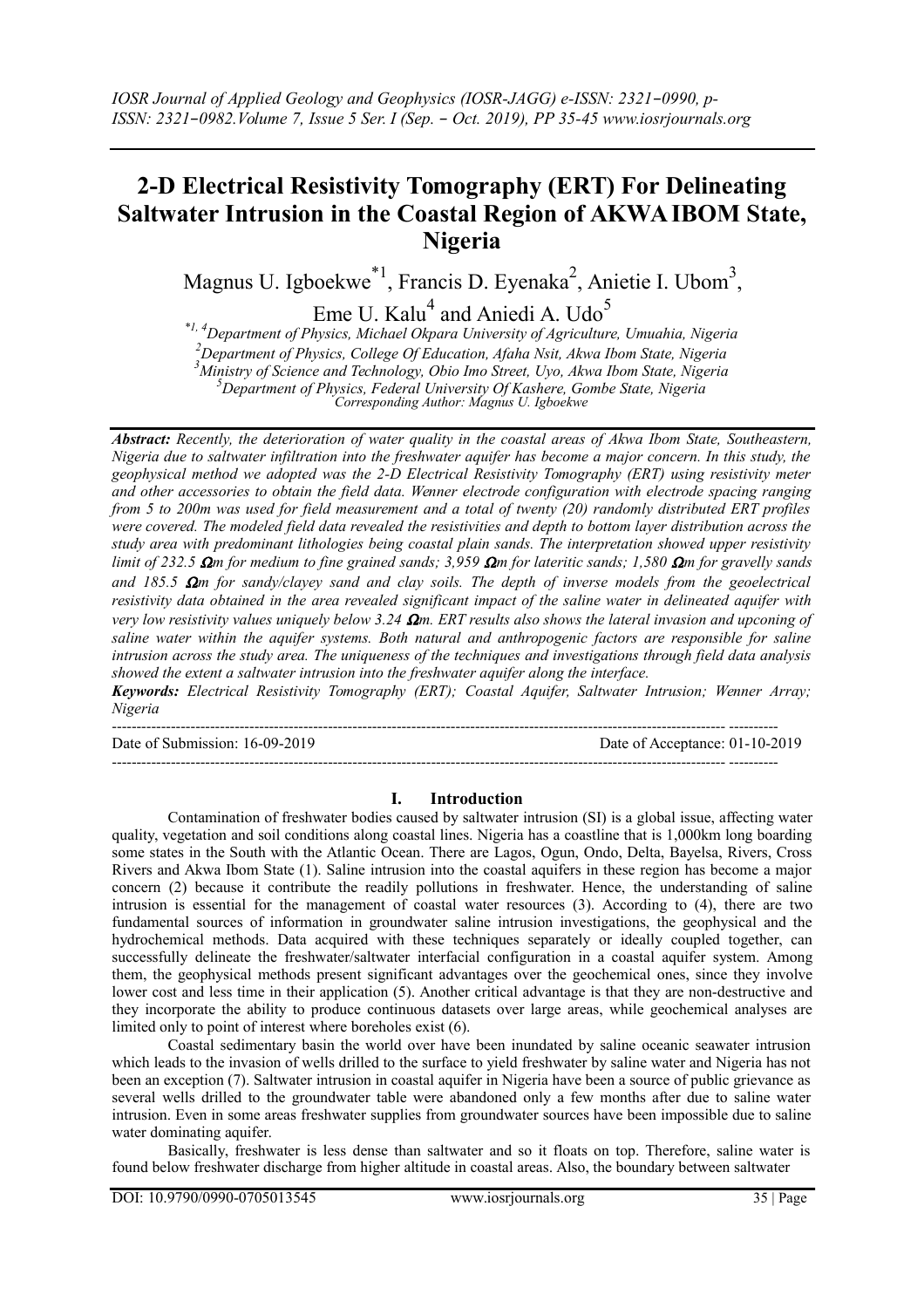and freshwater is not distinct; the zone of dispersion, transition zone, or saltwater interface is brackish with saltwater and freshwater mixing (8). It then means that salinity will increase with depth where both freshwater and saline water occur. As such, the increase in salinity will produce consequent decrease in electrical resistivity of water and thus resistivity varies with depth within groundwater well in coastal aquifer. These variations could then be interpreted by methods capable of detecting differences in salinity. Therefore, within the purview of this research, geophysical technique involving 2-D Electrical Resistivity Tomography (ERT) using wenner array was conducted to delineate possible saltwater intrusion in coastal alluvial aquifers, map the lateral and vertical extent of groundwater contamination, and assess the groundwater quality in coastal aquifer of the study area.

#### **II. Location and Geology**

The study area cuts across ten Local Government Area (LGAs) comprising Mkpat Enin, Onna, Eket, Eastern Obolo, Mbo, Udung Uko, Esit Eket, Ibeno, Oron and Ikot Abasi (Figure 1) within the coastal region of Akwa Ibom State.

The area falls within longitude 7.30<sup>I</sup> to 8.20<sup>I</sup> E and latitude 4.30<sup>I</sup> to 5.30<sup>I</sup> N in Nigeria (Figure 1) around the Gulf of Guinea with a total land area of  $8,412 \text{ km}^2$ , the state falls within the sedimentary area of Nigeria (9). The terrain of the study area is generally flat with elevation ranging between less than zero and above 30 m above sea level. The area has a humid tropical climate with temperatures (annual mean  $26^{\circ}$ C) and high relative humidity (annual mean 85%). Precipitate is also high arranging about 3,855 m, annually and greatly exceeding the annual evaporation  $(1,680 \text{ m})^2(10)$ .

Geologically, the study area belongs to the coastal region dominated by coastal main sands (CPS) otherwise called the Benin Formation (11). The major aquiferous formations are the deltaic planes and Benin Formation. Both confined and unconfined aquifers are encountered at vary saline and clay groundwater (12). The Benin Formation consists predominantly of massive highly porous sands and gravels with locally thin shales and clay interbeds to form a multiaquifer system in the Delta (13). Many quality water yielding boreholes have been drilled to tap water from the Benin Formation. However, many of these boreholes have been abandoned due to salinity problems (14).

In the Benin Formation, salt water intrusion into the recent sedimentary aquifers occurs below the freshwater lens stretching from the coast to about 5 km in some place (15). The coastal plan sands (CPS) forms the major hydrogeologic units in the area. It comprises poorly sorted continental (fine-medium-coarse) sands and gravels that alternate with lignite streaks, thin clay horizon and lenses at some locations. The thin clay/shale horizons truncate the vertical and lateral extents of the sandy aquifers thereby buildings up multi-aquifer systems in the area  $(16,17)$ .

The temperature is uniform throughout the year. But on the other hand, the high permeability of Benin Formation, the overlying lateritic earth and weathered top of the Formation as well as the underlying clay shale provide the hydrogeological condition favouring the aquifer formation in the area (18).

The study area is drained southward flowing rivers like the Imo River and their tributaries that empty directly into the bright of Bonny. The brackish/saline water in Imo River interacts with the freshwater aquifer through the geologic divides thereby causing serious health threats to lives. This provokes the choice of the study in the region characterized by high population density (19).



**Fig.1:** Location map of the study area and field measurement points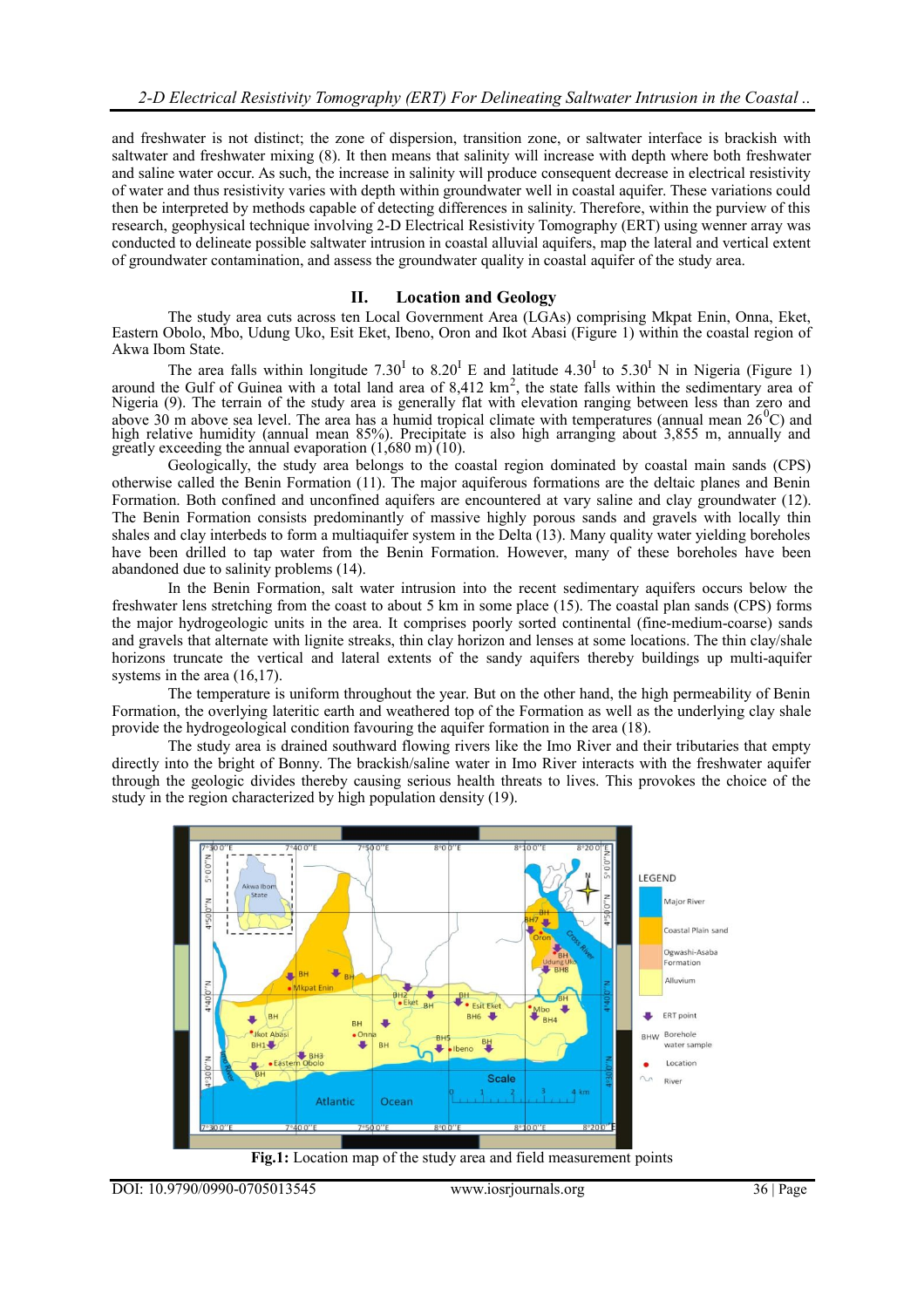#### **III. Materials and Methods**

The purpose of geoelectrical survey is to determine the subsurface resistivity distribution by making measurements on the ground surface. From these measurements the true resistivity of the subsurface can be estimated. The ground resistivity is related to various geological parameter such as the mineral and fluid content, porosity and degree of water saturation in the rock (20).

Four parallel 2-D electrical resistivity tomography (ERT) surveys were performed at the proposed sites using the SSP-ATS-MRP model of an IGIS (integrated Geo-instruments and services) resistivity meter and multicore cable to which electrodes were connected at takeouts moulded on predetermined equal interval. A computer controlled system then used to select the active electrodes for each electrode set-up automatically. By using wenner configuration, current was injected into  $C_1$  electrode to the ground and received from the ground through  $C_2$  electrode. The potential difference was measured between two inner electrodes  $P_1$  and  $P_2$ . The configuration was kept constant and moved along the profile until all possible measurements have been made with the electrode spacing (Figure 2). There were variations in the profile length, 200 m with electrode spacing of 5 m for ERT profile points  $\overline{1}$ , 2 and 9 while for the ERT points 3, 4, 5, 6, 7,  $\overline{8}$  and 10–20, the profile were 150 m long; owing to constraint in space. Notwithstanding, a fairly deeper depth were probed in the transverses having used expansion factor  $n = 38$ 



**Fig.2:** The arrangement of electrodes for 2-D electrical survey and the sequence of measurements used to build up a pseudo section (21)

Among the common arrays, the wenner has the strongest signal strength. This can be an important factor, if the survey is carried out in areas with high background noise as attributed to the coastal regions of this research work. The choice of array for the survey was based on our desire to have good sensitivity to vertical and horizontal changes in the subsurface resistivity at both shallow and deeper depths, at the same time probe into the deeper depth and to have good vertical and horizontal data coverage under each ERT profile. The wenner array system is of added advantage because of its sensitivity to detect geologic noise and other abundant interpretational materials (22).

In all, twenty (20) 2-D ERT profile (Figure 3- 22) were measured covering the whole coastal area. One of the latest softwares for the inversion of 2-D data, RES2DINV, was used to invert the apparent resistivity profiles to obtain a 2-D images of the subsurface resistivity distributions. In the section, horizontal axis is the electrodes spacing and vertical axis is the depth. The ERT profiles were inverted using an iterative smoothness constrained least-squares inversion algorithm otherwise known as ...OCCAM inversion after (23, 24). These inversion routines involve a cell based inversion techniques; it subdivides the subsurface into a number of

DOI: 10.9790/0990-0705013545 www.iosrjournals.org 37 | Page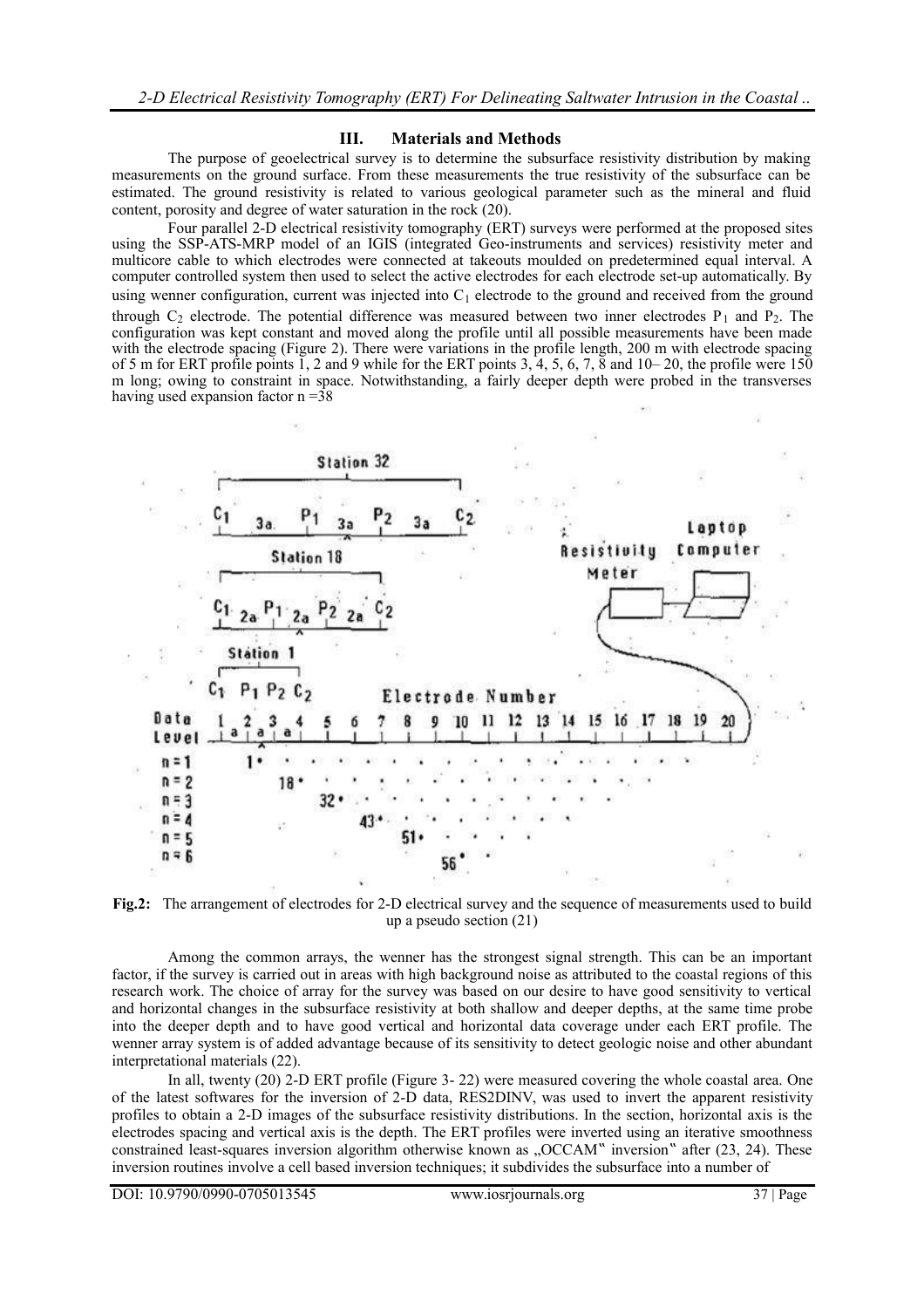rectangular cells in which resistivities are varied to obtain the best fit with the observed data (25). The differences between the observed and calculated data are minimized to obtain an acceptable agreement (26). A measure of this difference is given by the root-mean-square-error (RMS%). However, smoothness constrained models do not allow for large and unreasonable variations in the output models as its name suggests.

# **IV. Results and Discussion**

Twenty (20) sites were selected for resistivity imaging surveys. These sites include Effiong Usung Street, Usung Close, Usun Road, Eniong, Coconut Plantation (Ikot Akpaden), Ikot Oyoro, Onna Head Bridge, Edem Idim Ishiet, Uta Ewa Beach, Ette Town along E-W Road, Okoroette, Iko Town, Ikot Ebok, Esit Urua, Abighe Asang Uquo, Ikpa, Unyenghe, Udung Ejo, Ibeno Beach and Ukpenekang Communities. ERT points were coded 1 to 20, showing locations and GPS co-ordinates of the study area taken by twelve channels global positioning system (GPS) set the "GARMIN GPS 12" (Table 1). The location of ERT points is shown in Fig.1. Profile lengths were 200 m electrode spacing of 5 m for ERT profile point 1, 2 and 9 while for the ERT points 3, 4, 5, 6, 7, 8 and 10-20 the profiles were 150 m long. Penetration depths were from the 2-D images to be either 38.8m for the 200m long profiles and between 21.5 m and 26.2 m for the 150 m long profiles.

Fig. 3 and 4 shows a typical 2-D resistivity subsurface image with characteristics features of the different geologies materials mapped across the profile locations. The top layer of the profile (fig.3) is dominated with sandy/clay soils, followed with lateritic/gravelly soil and fine/medium grained sands at the bottom of the profile. The resistivity of the sandy/clay soil ranged between  $(8.0-47.6 \Omega m)$  with depth to bottom distance of (125-5.13 m). It is this sandy/clay material that form the protective cap layer and protects the underlying sandy aquifer from contamination. Thus, the area is less vulnerable to contamination. This sandy/clay is underlain by a layer with high resistivity (70.6  $\leq \rho \leq 395.5$  Ωm). These high resistivity materials are exposed at the beginning of the profile between 0 and 45 m and also at the central part of the profile (between 55 m and 180 m). The second layer which is more pronounced at a depth of about 6.35 m from the beginning of the profile tappers off at a depth of 19.8 m at a distance of 144 m. This layer was identified as lateritic/gravelly materials. It reoccurs at a depth of about 11.7 m around 60 m along the profile. The electrical resistivity values of materials in this layer were observed to vary from 587 to 23,260  $\Omega$ m. This third layer corresponds to fine-to-medium-grained sand and is the water-bearing unit (aquifer). It is also the most prominent layer that cuts across the entire profile. Fig.4 with ERT point 2 also shows a 2-D resistivity derived subsurface images with sandy/clay soil at the left portion of the profile with low resistivity value between (3.0-14.0  $\Omega$ m) structure reflective of saline water incursion into the aquifer. Fine grain sand with resistivity values between (14.9-232.5  $\Omega$ m) and lateritic soil with resistivity values between (317-870  $\Omega$ m). The other locations like Usun Road, Udung Uko, Ikot Oyoro/Coconut Plantation, Mkpat Enin, Ette Town along E-W Road, Ikot Abah, Okoroette, Eastern Obolo and Udung Ejo, Mbo Local Government Areas, the top most layers are dominated by high resistivity materials with resistivity values ranging from  $420-5,500$  Qm. ERT results also shows the lateral invasion and upconing of saline water within the aquifer systems.

However, the electrical resistivity tomography profiles at different locations across the study area shows that freshwater aquifer have been impacted by saline water due to natural and anthropogenic activities. Generally, the contaminated regions were characterized with very low resistivity values of less than 3.24  $\Omega$ m structured, reflective of saline water incursion into the aquifer in some locations such as ERT point 1, 2, 7, 8, 9, 10, 11, 12, 13, 14, 15, 17, 19 and 20.

From the 2-D images in the study area, intrusion was noticed to originate from both the surface layers of the profiles and bottom sections of the geologic formations. Other sources of pollution of freshwater aquifer observed from the results include brackish water intrusion from the creeks in the swamp areas, waste water accumulated from the heavily industrial area and percolation through poor drainage/canal within the coastal area. Also noticed were sources like leachate from dumpsites and infiltration from polluted streams. Daily excessive groundwater extraction for domestic and industrial purposes from functional boreholes springing up every day is enough to aggravate the saline intrusion with time. Geologic structure with resistivity value ranging from (232.5-3,959  $\Omega$ m) were interpreted as lateritic sand and those with (4.9 - 232.5  $\Omega$ m) as fine grained sand; Sandy/clayey sand and clay soil dominate many 2-D images with very low resistivity values ranging from (3.25- 185.5  $\Omega$ m), while the most highly resistive materials with resistivity values ranging from (11.0 to 1,580  $\Omega$ m) revealed the presence of gravelly sands. In general, the ERT, profiles across the study area reflects similar geologic Formation with resistivity values ranging from low to high values respectively for the subsurface materials. The commonly interpreted geologic materials within the subsurface in the study area include gravelly sand, lateritic sand, fine to medium grained sands and intercalations of clayey and sandy sand/clay soil base on the resistivity values.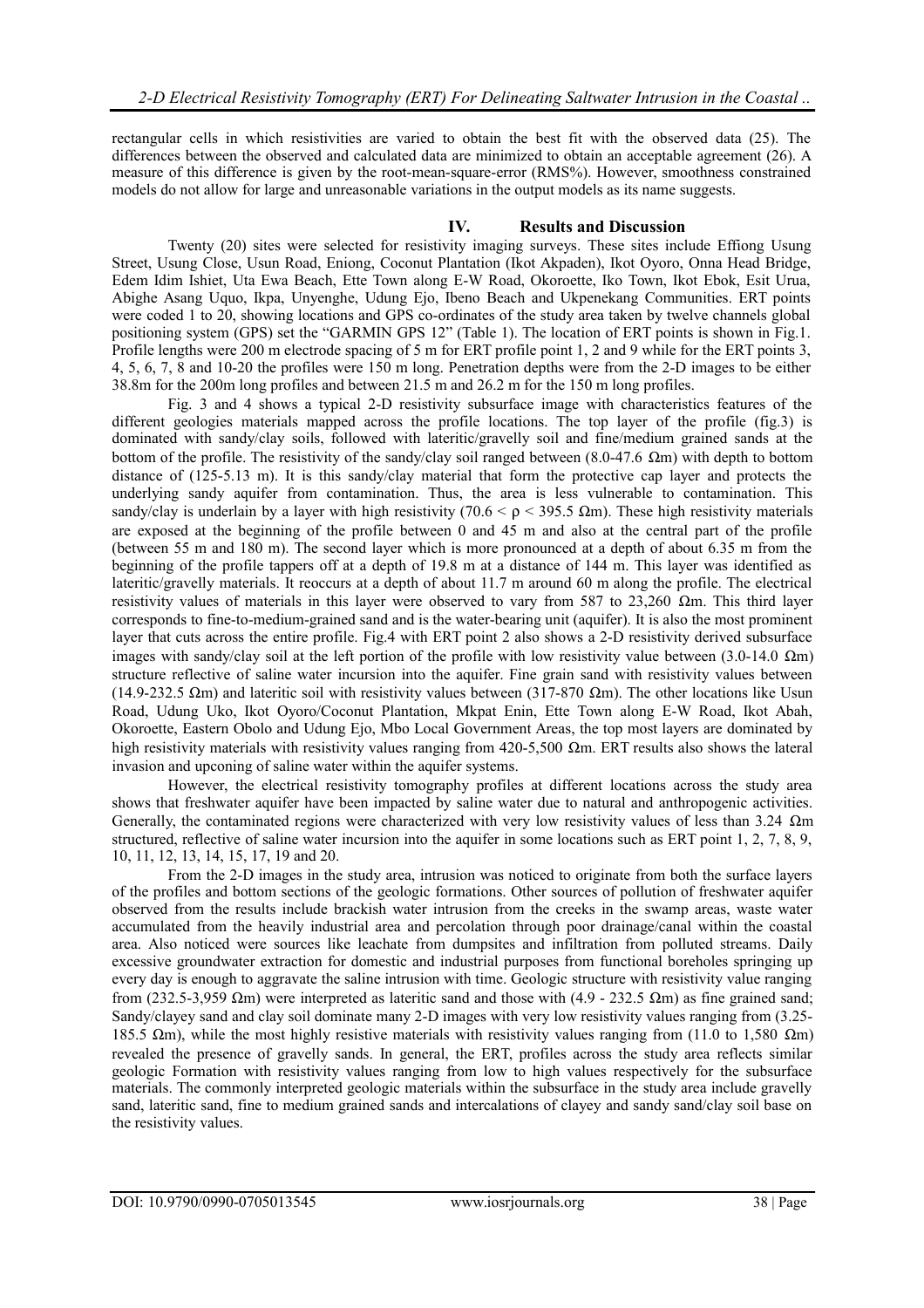### **V. Conclusion**

A 2-D electrical resistivity tomography survey by using Wenner array has revealed the pattern of resistivity variations within the study area. The inverted section for the twenty investigated sites revealed essentially the lithology changes at each sites. These inferred lithologies changes from the 2-D ERT imaging including the top soil are characterized by their various resistivity values as lateritic sand; gravelly sand; finemedium-grained sands and intercalation of clay soil and sandy/clayey sands. Hence, the resistivity result, revealed the fresh groundwater reservoirs in the coastal formation consists of fine to medium grained and gravelly sands. They store water at commercial quantity for domestic and industrial purposes. Hence, the resistivity result revealed a dominant trend of decreasing resistivity with depth which indicates increase of salinity with depth. Thus, the invasion of the freshwater aquifer units within the study areas by saline water intrusion is perhaps due to increase in groundwater extraction for industrial and domestic purposes, uncontrolled discharge of waste, oil spillage and hydraulic connection between freshwater and seawater thereby allowing saltwater to push further inland beneath the freshwater. The saline water intrusion mechanisms are both lateral and upconing. These findings provide useful guidelines to formulate appropriate strategies for proper management and control of saltwater intrusion to ensure a sustainable source of fresh groundwater for the future. Also, the results of this study will form a baseline geophysical data within the study area and will assist individuals, non-governmental organizations, industries and government on mapping and development of the transition zones or contamination zones in the coastal region of Akwa Ibom State.

**Table 1:** Coordination/Elevation of profiles  $(1 - 20)$  as taken by twelve channels global positioning system  $GPS$ ) set the  $\sqrt[G]{GARMIN}$   $GPS$  12"

| Profile No.    | Elevation (m) | Northing | <b>Easting</b> |
|----------------|---------------|----------|----------------|
| 1              | 10.00         | 4.8134   | 8.2259         |
| $\frac{2}{3}$  | 7.00          | 4.8190   | 8.2314         |
|                | 38.00         | 4.7638   | 8.2539         |
| $\overline{4}$ | 15.00         | 4.7459   | 8.2771         |
| 5              | 15.00         | 4.5940   | 7.7596         |
| 6              | 24.00         | 4.6136   | 7.7639         |
| 7              | 150.00        | 4.6381   | 7.9123         |
| 8              | 20.00         | 4.9686   | 7.8564         |
| 9              | 4.00          | 4.5482   | 7.5509         |
| 10             | 16.00         | 4.6000   | 7.6898         |
| 11             | 10.00         | 4.5631   | 7.7474         |
| 12             | 12.00         | 4.5863   | 7.7641         |
| 13             | 9.00          | 4.6335   | 7.9014         |
| 14             | 3.00          | 4.6001   | 7.958          |
| 15             | 38.00         | 4.6598   | 8.0554         |
| 16             | 17.00         | 4.6732   | 8.0554         |
| 17             | 20.00         | 4.6333   | 8.1873         |
| 18             | 36.00         | 4.6340   | 8.1831         |
| 19             | 6.00          | 4.5390   | 8.0015         |
| 20             | 7.00          | 4.5824   | 7.9878         |



Figure 4.1a: Subsurface image obtained along ERT point 1 (Effiong Usung Street, Oron  $L, G, A$ 

**Fig. 3**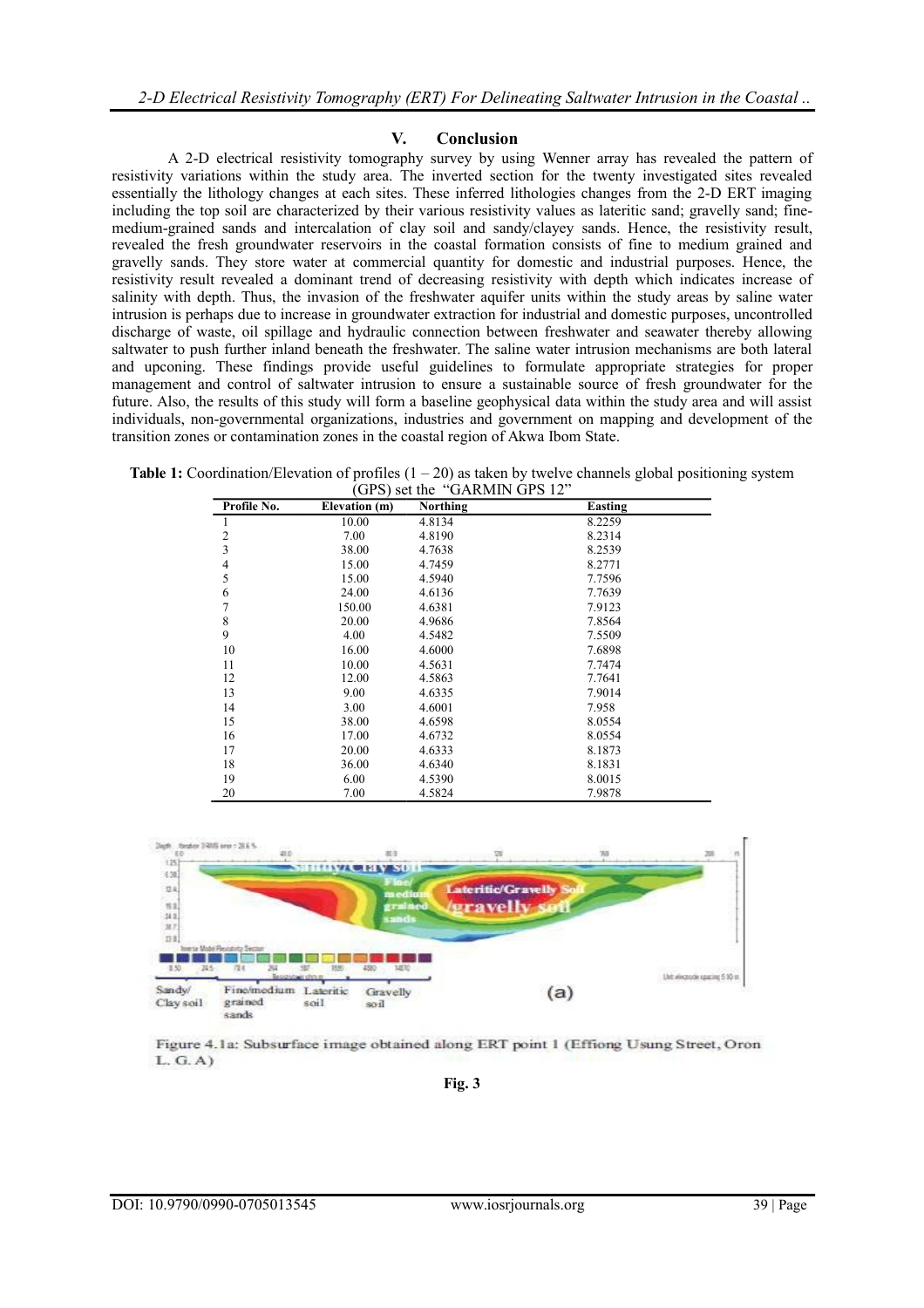

Figure 4.1 b: Subsurface image obtained along ERT point 2 (Usung close, Oron L. G. A)





**Fig. 5**



Fig.4.1d: Subsurface image obtained along ERT point4 (Eniong, Udung UkoL. G. A)

**Fig. 6**



Fig.4.1e: Subsurface image obtained along ERT point 5 (Coconut Plantation, Ikot Akpaden, Mkpat Enin L. G. A.)

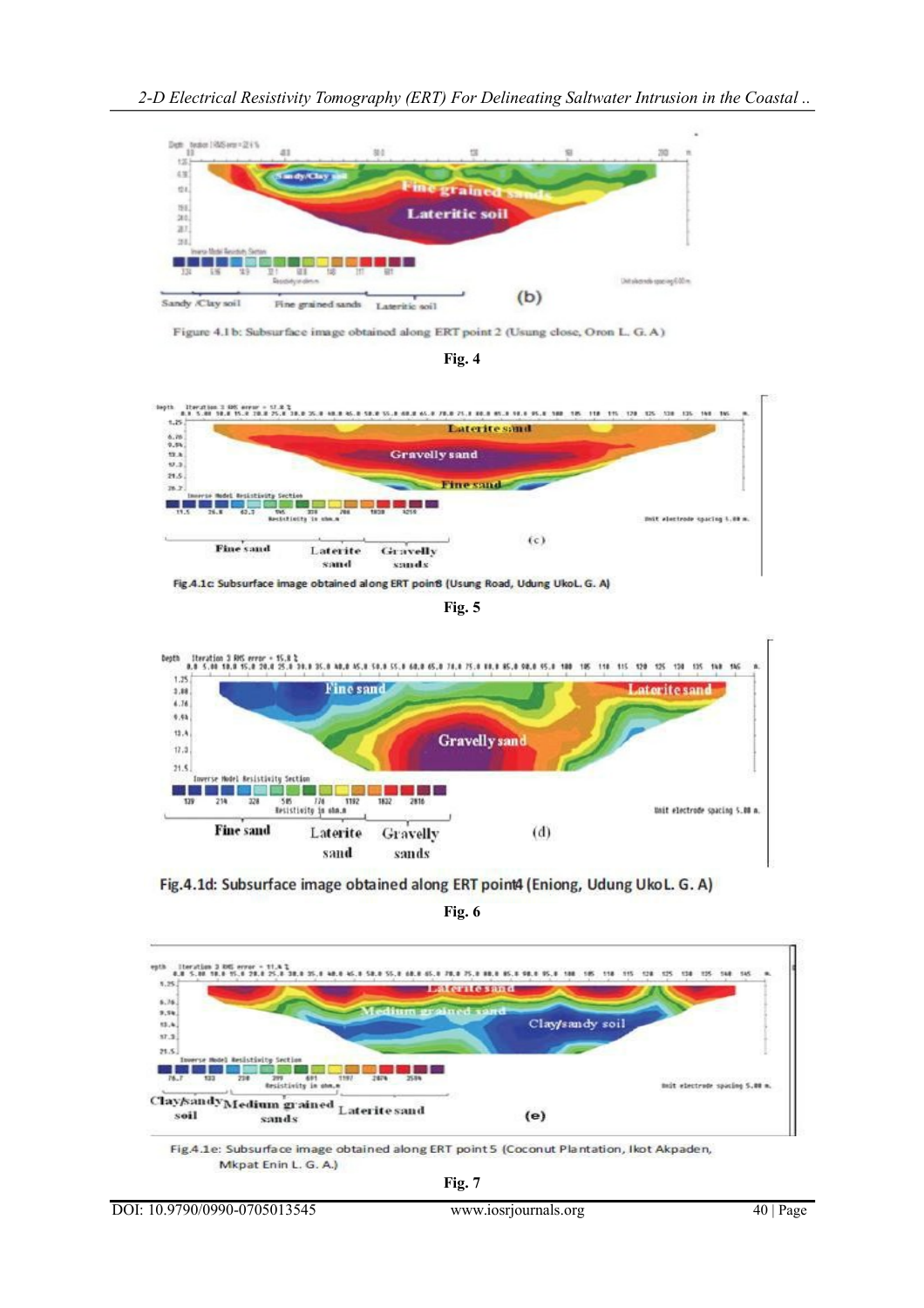





Fig.4.1g: Subsurface image obtained along ERT point 7 (Onna Head Bridge, Onna. G. A)

**Fig. 9**



Fig.4.1h: Subsurface image obtained along ERT point 8 (Edem Idim Ishiet, Onna. G. A)

**Fig. 10**



Fig.4.1i: Subsurface image obtained along ERT point 9 (Uta Ewa beach, Ikot Abasi L.G. A.)

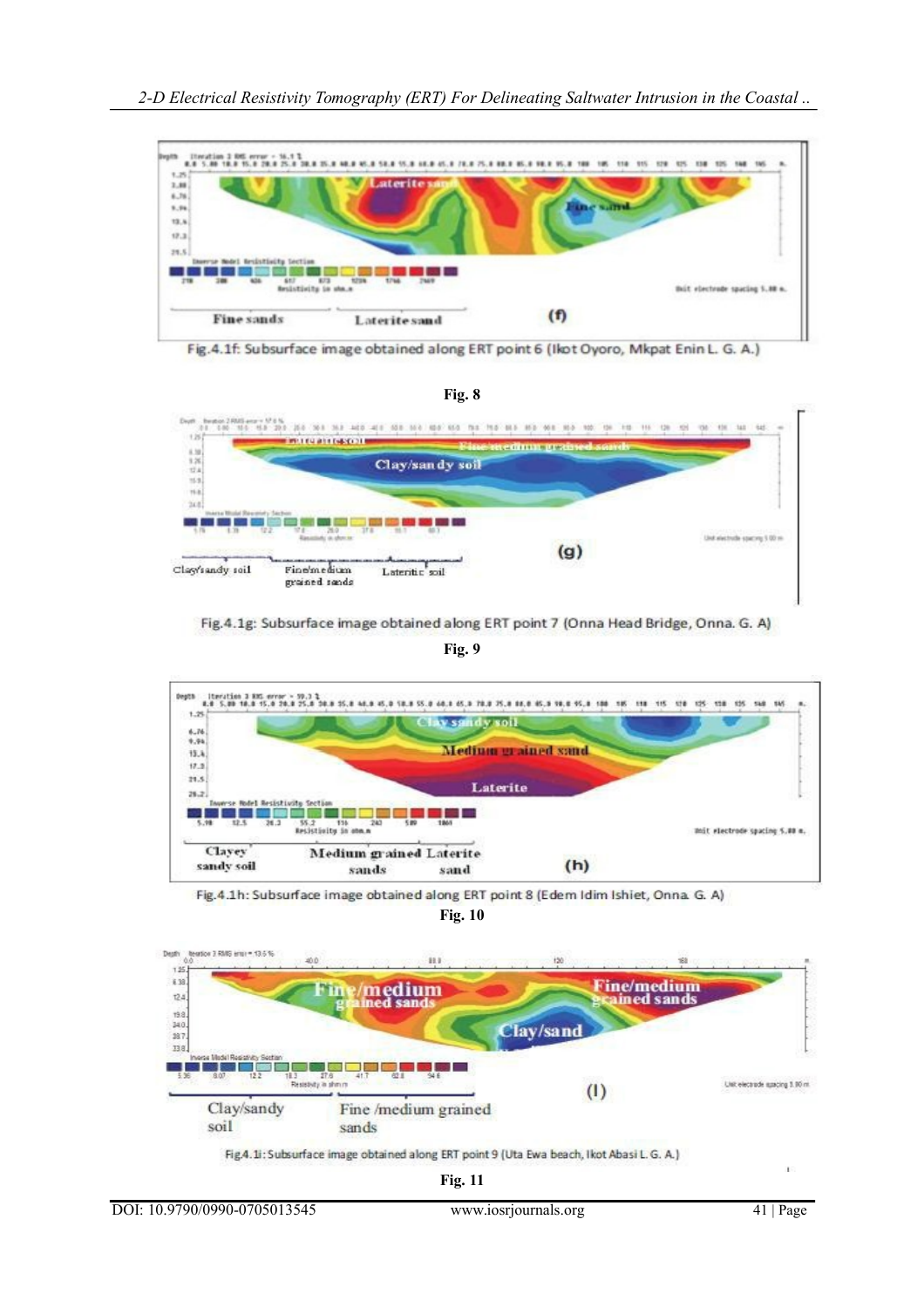*2-D Electrical Resistivity Tomography (ERT) For Delineating Saltwater Intrusion in the Coastal ..*



Fig.4.1j: Subsurface image obtained along ERT point 10 (Ette town along E-W raod, Ikot Abasi L. G. A.)





Fig.4.1k: Subsurface image obtained along ERT point 11 (Okoroette, Easten Obolo L. G. A.) **Fig. 13**



Fig.4.1l: Subsurface image obtained along ERT point 12 (Iko Town, Easten Obolo L. G. A.) **Fig. 14**



**Fig. 15**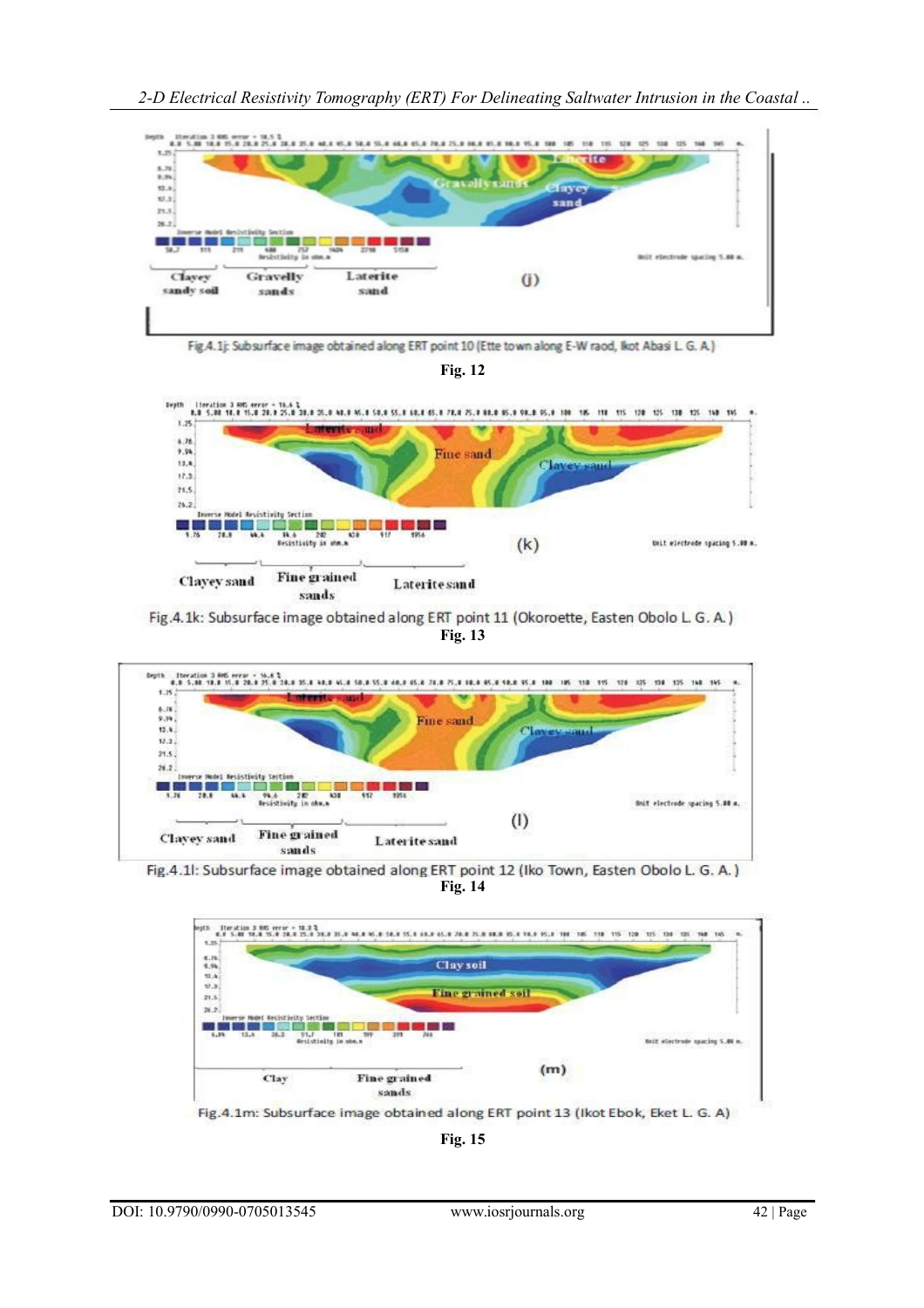



Fig.4.1n: Subsurface image obtained along ERT point 14 (Esit Urua, Eket L. G. A)





Fig.4.1o: Subsurface image obtained along ERT point 15 (Abighe Asang Uquo, Esit Eket L. G. A.)







**Fig. 18**



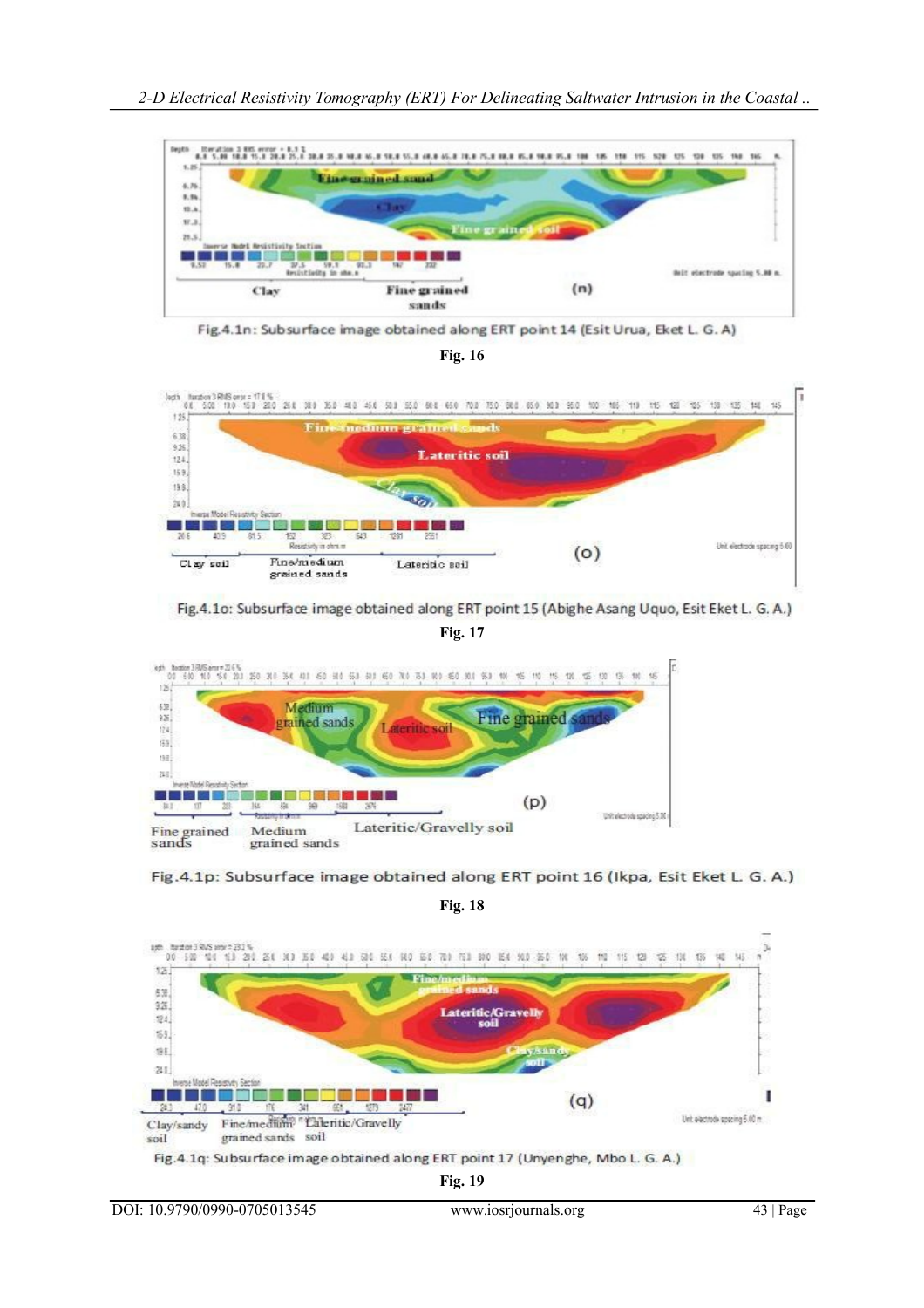*2-D Electrical Resistivity Tomography (ERT) For Delineating Saltwater Intrusion in the Coastal ..*



Fig.4.1r: Subsurface image obtained along ERT point 18 (Udung Ejo, Mbo L. G. A.)

**Fig. 20**



Fig.4.1s: Subsurface image obtained along ERT point 19 (Ibeno beach, Ibeno L. G. **Fig. 21**



Fig.4.1t: Subsurface image obtained along ERT point 20 (Upenekang, Ibeno L. G. A)

## **Fig. 22**

#### **References**

- [1]. K. D. Oyeyemi, A. P. Aizebeokhai and M. A. Oladunjoye**,** "Integrated Geophysical and Geochemical Investigation of Saline Water Intrusion in a Coastal Alluvial Terrian, Southwestern Nigeria," International Journal of Applied Environmental Sciences, Vol.10, No.4, 2015, pp.1275-1288.
- [2]. A. T. Babayreh, "Use of Electrical Resistivity Methods for Detecting Subsurface Fresh and Saline Water and Delineating their Interfacial Configuration: A Case Study of Eastern Dead Sea Coastal Aquifer", Journal of Hydrogeos, Jordan, Vol.14, 2006, pp.1277-1283.
- [3]. C. Kalpan, D. K. Saha and P. Chakraborty, "Geophysical Study for Saline Water Intrusion in a Coastal Alluvial Terrian," Journal of Applied Geophysics, Vol.48, No.3, 2001, pp.189-200.
- [4]. J. Bear, A. H. D. Cheng, S. Sorek, D. Ouazar, I., Herrera (eds), "Seawater Intrusion in Coastal Aquifer-Concepts, Methods, and Practices. (Theory and Application of Transport in Porous Media," Vol.14, 1999, Kluwer Academic Publishers, Dordrecht/Boston/London.
- [5]. G. M. Mailet, E. Rizzo, A. Revil and C. Vella, "High Resolution Electrical Resistivity Tomography (ERT) in a Transition Zone Environment: Application for Detailed Internal Architecture and Infilling Processes Study of a Rhone River Paleo-Channel," Mar Geophys Res, Vol.26, 2005, pp.317-328.